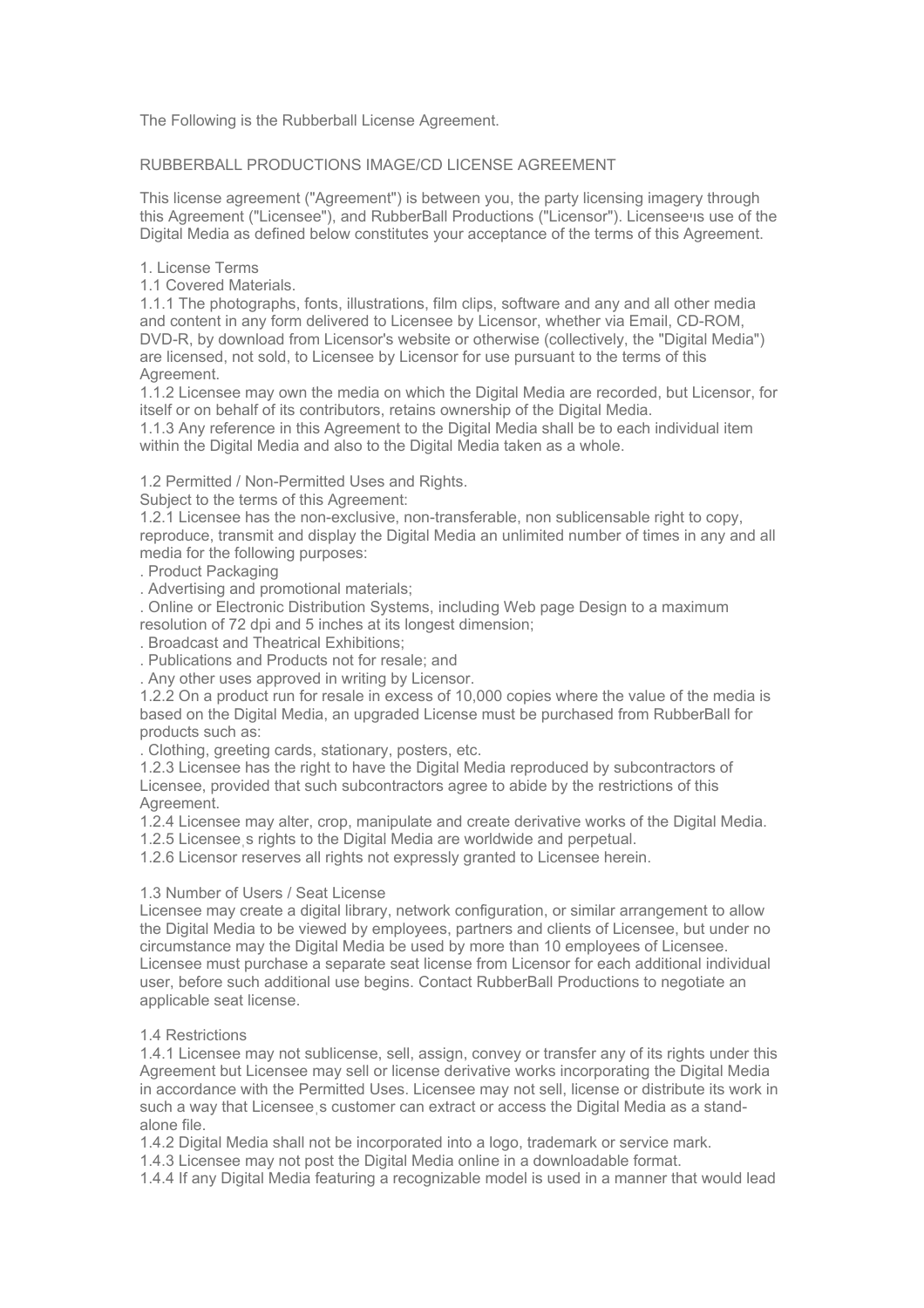a reasonable person to believe that the model personally uses or endorses a product or service (for example, any Digital Media is used in a testimonial advertisement), Licensee must accompany each such use with a statement that indicates that the person is a model and the Digital Media is being used for illustrative purposes only. Licensee shall not under any circumstances use a photo with a recognizable person in a way that may be construed as humiliating, libelous or defamatory to the person. Any use of one or more Digital Images in connection with morally sensitive subjects such as bodily or mental disability, or those subjects unduly controversial to a reasonable person, must receive an explicit written agreement from RubberBall Productions allowing each use.

1.4.5 The Digital Media may not be used in a pornographic, defamatory, libelous or otherwise illegal manner, whether directly or in context or juxtaposition with other materials.

1.4.6 Licensee must retain the copyright symbol, the name of RubberBall Productions and the Digital Mediaֽs identification number as part of the electronic file and as otherwise contained on the original Digital Media.

1.4.7 Licensor grants no rights and makes no warranties with regard to the use of names, trademarks, trade dress, registered, unregistered or copyrighted designs or works of art or architecture depicted in any Licensed Material, and Licensee must satisfy itself that all the necessary rights or consents regarding any of the above, as may be required for reproduction, have been obtained.

### 2. Indemnity

2.1 Licensee agrees to indemnify and hold RubberBall Productions harmless against all claims arising out of any breach of this Agreement.

### 3. Warranties

3.1 Licensor warrants the Digital Media to be free from defects in material and workmanship for 30 days from delivery. The sole and exclusive remedy for a breach of the foregoing warranty is the replacement of the Digital Media.

3.2 LICENSOR MAKES NO OTHER WARRANTIES, EXPRESS OR IMPLIED, REGARDING THE DIGITAL MEDIA, INCLUDING, WITHOUT LIMITATION, ANY IMPLIED WARRANTIES OF MERCHANTABILITY OR FITNESS FOR A PARTICULAR PURPOSE. LICENSOR SHALL NOT BE LIABLE TO LICENSEE OR ANY OTHER PERSON OR ENTITY FOR ANY GENERAL, PUNITIVE, SPECIAL, DIRECT, INDIRECT, CONSEQUENTIAL OR INCIDENTAL DAMAGES, OR LOST PROFITS OR ANY OTHER DAMAGES, COSTS OR LOSSES ARISING OUT OF LICENSEEֽS USE OF THE DIGITAL MEDIA, THIS AGREEMENT, ANY INVOICE REGARDING THE DIGITAL MEDIA OR OTHERWISE, EVEN IF LICENSOR HAS BEEN ADVISED OF THE POSSIBILITY OF SUCH DAMAGES, COSTS OR LOSSES.

## 4. Termination and Revocation

4.1 The license contained in this Agreement will terminate automatically without notice from Licensor if Licensee fails to comply with any provision of this Agreement. Upon termination, Licensee must immediately (i) stop using the Digital Media, (ii) destroy or, upon the request of Licensor, return the Digital Media to Licensor (in the case of analogue materials), and (iii) delete or remove the Digital Media from Licenseeֽs premises, computer systems and storage (electronic or physical).

4.2 Licensor reserves the right to revoke the license to use the Digital Media for good cause and elect to replace such Digital Media with alternative Digital Media. Upon notice of any revocation of a license for any particular Digital Media, Licensee shall immediately cease using such Digital Media and shall ensure that its clients and customers do likewise.

#### 5. Severability

5.1 If one or more of the provisions contained in the Agreement is found to be invalid, illegal or unenforceable in any respect, the validity, legality and enforceability of the remaining provisions shall not be affected. Such provisions shall be reformed only to the extent to make it enforceable.

#### 6. Choice of Law

6.1 This Agreement will be governed in all respects by the laws of the State of Utah, U.S.A., without reference to its laws relating to conflicts of law. Any disputes arising from this